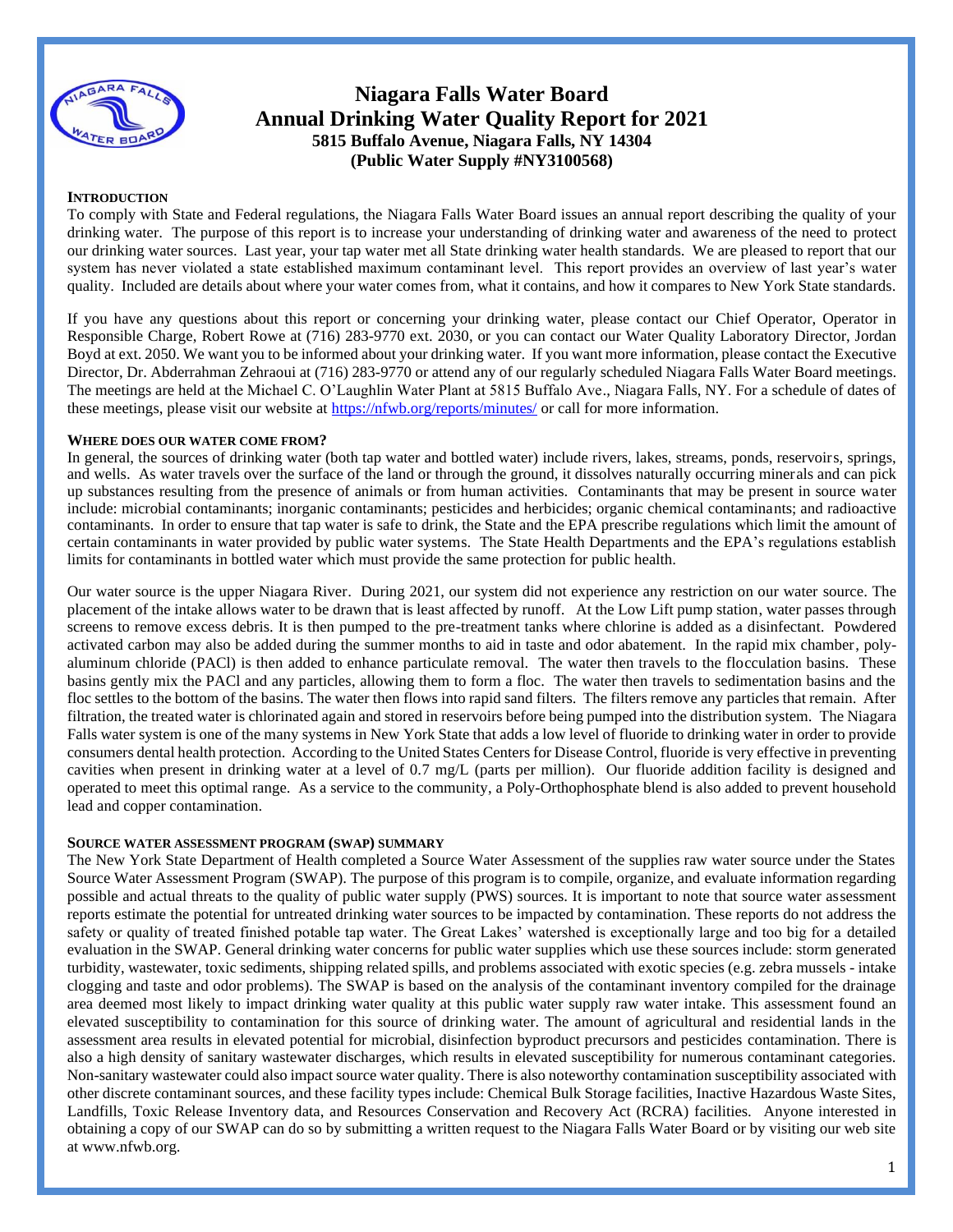## **FACTS AND FIGURES**

Our water system serves about 50,000 people through 18,000 service connections. The total water produced in 2021 was over 7.7 billion gallons. The daily average of water treated and pumped into the distribution system was 21.3 million gallons per day. Our highest single day was about 26.1 million gallons. The annual amount of water delivered to customers was about 2.5 billion gallons. This leaves about 5.2 billion gallons unaccounted for. Unaccounted for water includes such conditions as flushing of water mains, meter inaccuracies, illegal consumption, fire hydrant usage, authorized unmetered usage (street cleaning, etc.) and underground pipe leakage. In 2021, water customers were charged \$4.71 per 1000 gallons.

## **FLUORIDE IN OUR DRINKING WATER**

Our system is one of the many drinking water systems in New York State that provides drinking water with a controlled, low level of fluoride for consumer dental health protection. According to the United States Centers for Disease Control, fluoride is very effective in preventing cavities when present in drinking water at a properly controlled level. To ensure that the fluoride supplement in your water provides optimal dental protection, we monitor fluoride levels on a daily basis to make sure fluoride is maintained at a target level of 0.7 mg/L. During 2021, monitoring showed that fluoride levels in your water were within 0.1 mg/l of the target level all of the time. None of the monitoring results showed fluoride at levels that approach the 2.2 mg/l MCL for fluoride.

# **ARE THERE CONTAMINANTS IN OUR DRINKING WATER?**

As the State regulations require, we routinely test your drinking water for numerous contaminants. These contaminants include: total Coliform, turbidity, inorganic compounds, nitrate, lead and copper, volatile organic compounds, total trihalomethanes, haloacetic acids, radiological and synthetic organic compounds. During 2021, Water Board staff performed over 14,000 individual water quality tests. The table presented below depicts which compounds were detected in your drinking water. A more detailed supplemental list of all monitored constituents is available by calling (716) 283-9770 and requesting a copy. It should be noted that all drinking water, including bottled drinking water, may be reasonably expected to contain at least small amounts of some contaminants. The presence of contaminants does not necessarily indicate that water poses a health risk. More information about contaminants and potential health effects can be obtained by calling the EPA's Safe Drinking Water Hotline (800-426-4791) or the Niagara County Health Department at (716) 439-7444. Please refer to the following tables containing monitoring results of contaminants. New York State allows us to monitor for some contaminants less than once per year because the concentrations of these contaminants do not change frequently. Some of our data, though representative, is more than one year old.

As with many contaminants, there are possible health effects related to some of them listed below. For a list of these contaminants and more, including the possible health effects, please visit our website at the following link https://nfwb.org/app/uploads/2021/05/Health-Effects-Language-for-Contaminants.pdf

| <b>REGULATED DETECTED CONTAMINANTS</b>      |                     |                           |                                             |               |                          |                               |                                                                                                                              |  |  |  |
|---------------------------------------------|---------------------|---------------------------|---------------------------------------------|---------------|--------------------------|-------------------------------|------------------------------------------------------------------------------------------------------------------------------|--|--|--|
| Metals, Inorganics<br><b>Physical Tests</b> | Violation<br>Yes/No | Sample Date<br>(mo./year) | <b>Lvl Detected</b><br>(Avg/Max)<br>(Range) | Unit<br>Meas. | <b>MCLG</b>              | MCL                           | Source in Drinking Water                                                                                                     |  |  |  |
| Barium                                      | N <sub>o</sub>      | 6/2021                    | 0.0198                                      | mg/L          | <b>NE</b>                | 2                             | Erosion of natural deposits                                                                                                  |  |  |  |
| Chloride                                    | N <sub>o</sub>      | 2021                      | 23.9<br>$21.2 - 26.1$                       | mg/L          | 250                      | NE                            | Naturally occurring or indicative of<br>road salt contamination                                                              |  |  |  |
| Chlorine<br>Entry Point                     | N <sub>0</sub>      | 2021                      | 1.23<br>$1.11 - 1.41$                       | mg/L          | $MRDLG =$<br>4.0         | $MRDI = 4.0$                  | Added for disinfection                                                                                                       |  |  |  |
| Copper <sup>1</sup><br>Distribution         | N <sub>o</sub>      | $7/2020 -$<br>9/2020      | $0.0472^{2}$<br>$< 0.020 - 0.105$           | mg/L          | 1.3                      | $AI = 1.3$                    | Plumbing systems, erosion of<br>natural deposits                                                                             |  |  |  |
| Lead <sup>1</sup><br>Distribution           | N <sub>o</sub>      | $7/2020 -$<br>9/2020      | 10.9 <sup>2</sup><br>$< 0.50 - 29.2$        | ug/L          | $\overline{0}$           | $AL = 15$                     | Corrosion of household plumbing<br>systems, erosion of natural deposits                                                      |  |  |  |
| Fluoride (EP)<br>Entry Point <sup>6</sup>   | N <sub>0</sub>      | 2021                      | 0.70<br>$0.61 - 0.79$                       | mg/L          | 2.2                      | 2.2                           | Erosion of natural deposits; water additive which<br>promotes strong teeth; disch. from fertilizer and<br>aluminum factories |  |  |  |
| Nickel, Total                               | No                  | 6/2021                    | < 0.002                                     | mg/L          | <b>NR</b>                | <b>NR</b>                     | Naturally occurring or industrial discharges                                                                                 |  |  |  |
| Nitrate                                     | N <sub>0</sub>      | 2/2021                    | 0.25                                        | mg/L          | 10                       | $MCL = 10$                    | Runoff from fertilizer use; leaching from septic<br>tanks, sewage: erosion of natural deposits                               |  |  |  |
| pH                                          | N <sub>0</sub>      | 2021                      | 7.33<br>$7.05 - 8.18$                       | <b>SU</b>     | <b>NR</b>                | <b>NE</b>                     | Naturally occurring                                                                                                          |  |  |  |
| Sodium <sup>5</sup>                         | N <sub>0</sub>      | 6/2021                    | 9.82                                        | mg/L          | (see Health)<br>Effects) | NE                            | Naturally occurring; Road salt; Water<br>softeners: Animal waste                                                             |  |  |  |
| Phosphates<br><b>Distribution</b>           | N <sub>0</sub>      | 2021                      | 0.08<br>$0.02 - 0.16$                       | mg/L          | <b>NR</b>                | NE                            | Corrosion inhibitor added to prevent<br>lead & copper leaching in houses                                                     |  |  |  |
| Turbidity $3$<br><b>Entry Point</b>         | N <sub>0</sub>      | 2021                      | 0.03<br>$0.01 - 0.07$                       | <b>NTU</b>    | NE                       | TT=95% samples<br>$<$ 0.3 NTU | Soil Runoff                                                                                                                  |  |  |  |
| Turbidity <sup>4</sup><br>Distribution      | N <sub>0</sub>      | 2021                      | 0.13<br>$0.06 - 3.76$                       | <b>NTU</b>    | NE                       | 5.00 NTU<br>monthly avg       | Iron build up in water mains in<br>distribution system                                                                       |  |  |  |
| Chlorine, Free (Dist)                       | N <sub>0</sub>      | 2021                      | 0.72<br>$0.05 - 1.32$                       | mg/l          | <b>NE</b>                | $MRDI = 4.0$                  | Result of drinking water chlorination                                                                                        |  |  |  |

1- Lead or Copper is not present in the drinking water that is treated and delivered to your home. Lead or Copper in drinking water is primarily from materials and components associated with service lines and home plumbing. If present, elevated levels of lead or copper can cause serious health problems, especially for pregnant women and young children. The NFWB is responsible for providing high quality drinking water but cannot control the variety of materials used in plumbing components. When your water has been sitting for several hours, you can minimize the potential for lead and copper exposure by flushing your tap for 30 seconds to 2 minutes before using water for drinking or cooking. If you are concerned about lead or copper in your water, you may wish to have your water tested; information on lead in drinking water, testing methods, and steps you can take to minimize exposure is available from the Safe Drinking Water Hotline (800-426-4791) or a[t http://www.epa.gov/safewater/lead.](http://www.epa.gov/safewater/lead)

2 - The level presented represents the 90th percentile of the thirty samples collected. The action level for lead or copper was not exceeded.

3 - Turbidity is a measure of the composite effluent clarity of the water; the lower the turbidity, the clearer the water. Turbidity testing is a good indicator of the effectiveness of our filtration system. State regulations require that turbidity must always be below 1 NTU. Our highest single turbidity measurements for the year occurred on 12/29/2021 and 12/30/2021 (0.066 NTU). The regulations require that 95% of the turbidity samples collected have measurements below 0.3 NTU.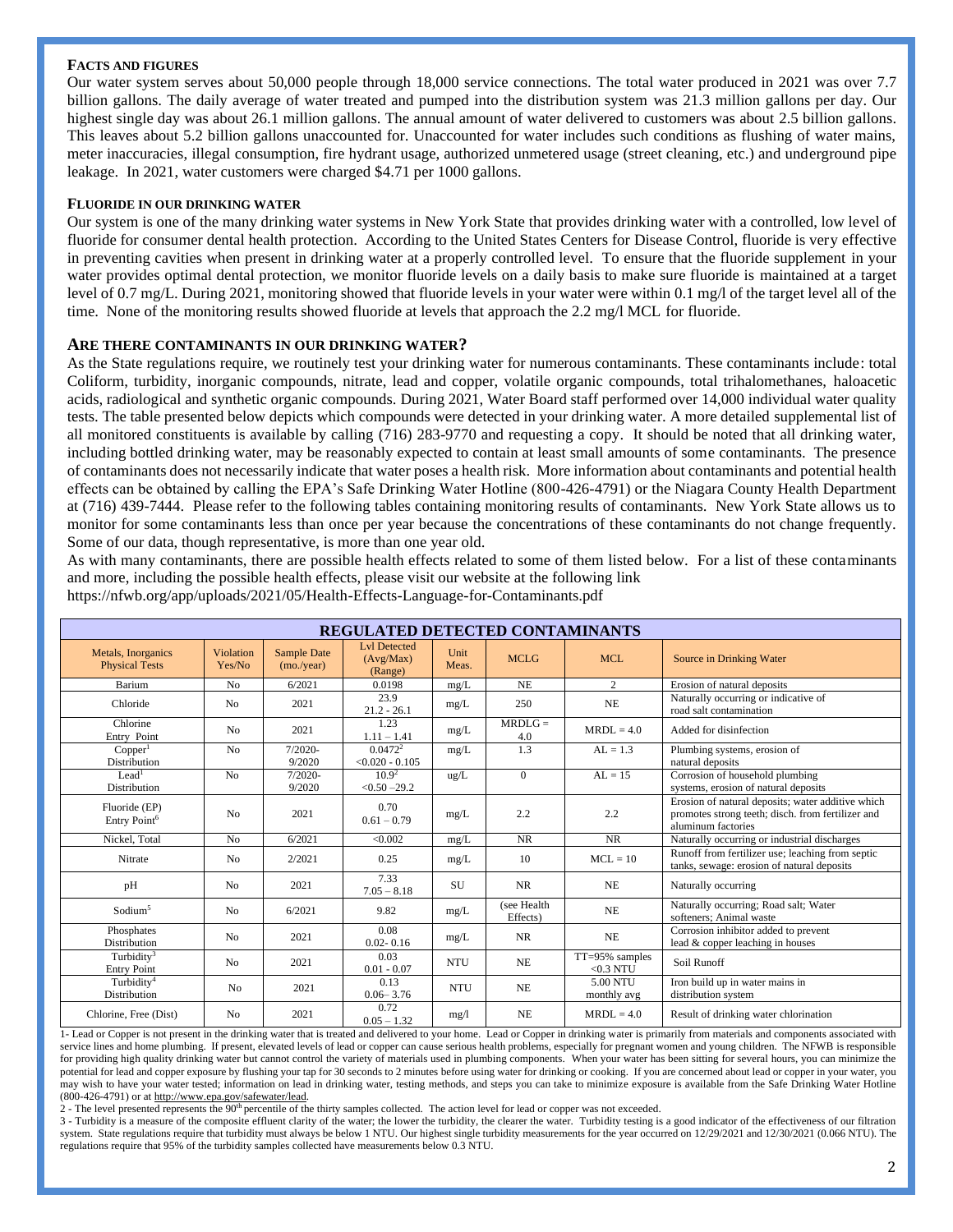4 - Turbidity in the distribution system is a snap shot picture of the clarity of water at predetermined locations collected during the year. There are 15 locations throughout the city used with a total of 875 samples collected in 2021. A violation occurs when the monthly average of the results of all distribution samples collected in any calendar month exceeds the MCL of 5 NTU. Sporadic high results can occur when there is a disruption in the flow due to a water main break, fire department usage or even street sweepers filling from a hydrant.

5 - Health Effects of Sodium*:* Water containing more than 20 mg/l of sodium should not be used for drinking by people on severely restricted sodium diets. Water containing more than 270 mg/l of sodium should not be used for drinking by people on moderately restricted sodium diets.

6 - On April 27, 2015 the U.S. Department of Health and Human Services (DHHS) released the final Public Health Service (PHS) recommendation for the optimal fluoride level in drinking water to prevent tooth decay. The new recommendation is for a single level of 0.7 milligrams of fluoride per liter (parts per million, ppm) of water. It updates and replaces the previous recommended range (0.7 to 1.2 milligrams per liter) issued in 1962.

| <b>Organic Compounds</b>                                   | Date of<br><b>Violation</b><br>Sample<br>Yes/No<br>(mo./year) |                        | <b>Lvl Detected</b><br>(Avg/Max)<br>(Range) | Unit<br><b>MCLG</b><br>Measurement |                                             | <b>MCL</b>                                  | Source in Drinking Water                                       |  |  |  |
|------------------------------------------------------------|---------------------------------------------------------------|------------------------|---------------------------------------------|------------------------------------|---------------------------------------------|---------------------------------------------|----------------------------------------------------------------|--|--|--|
| Stage 2 Disinfection Byproducts Rule - Promulgated 11/2012 |                                                               |                        |                                             |                                    |                                             |                                             |                                                                |  |  |  |
| <b>Total Trihalomethanes</b>                               | N <sub>o</sub>                                                | 2021                   | $45.82^{7}$<br>$18.42 - 62.53$              | $\mu$ g/L                          | <b>NE</b>                                   | $MCL = 80$                                  | Byproduct of drinking water                                    |  |  |  |
| <b>Total Haloacetic Acids</b>                              | N <sub>o</sub>                                                | 2021                   | 26.19 <sup>7</sup><br>$1.43 - 32.12$        | $\mu$ g/L                          | <b>NE</b>                                   | $MCL = 60$                                  | chlorination                                                   |  |  |  |
| <b>Synthetic Organic Compounds</b>                         |                                                               |                        |                                             |                                    |                                             |                                             |                                                                |  |  |  |
| Perfluorooctanoic acid (PFOA)                              | No                                                            | 2021                   | 1.72                                        | ng/L                               | <b>NE</b>                                   | 10                                          | Released into the environment from                             |  |  |  |
| Perfluorooctane sulfonic acid (PFOS)                       | N <sub>o</sub>                                                | 2021                   | 1.86                                        | ng/L                               | <b>NE</b>                                   | 10                                          | widespread use in commercial and<br>industrial applications.   |  |  |  |
| Atrazine                                                   | N <sub>o</sub>                                                | 12/2020                | 0.068                                       | ug/L                               | 3                                           | 3                                           | Runoff, herbicide used on row crops                            |  |  |  |
| <b>Radioactive Compounds</b>                               |                                                               |                        |                                             |                                    |                                             |                                             |                                                                |  |  |  |
| Radium 226                                                 | N <sub>o</sub>                                                | 6/2017                 | $0.0270 + (-0.414)$                         | pCi/L                              | NE                                          | 5                                           |                                                                |  |  |  |
| Radium 228                                                 | N <sub>o</sub>                                                | 6/2017                 | $0.122 + (-0.203)$                          | (Picocuries per                    | NE                                          | 5                                           |                                                                |  |  |  |
| Uranium                                                    | No                                                            | 6/2017                 | 0.1483                                      | liter is a measure<br>of the       | <b>NE</b>                                   | 20                                          | Erosion of natural deposits                                    |  |  |  |
| Gross Alpha                                                | N <sub>o</sub>                                                | 6/2017                 | $-0.737 + (-0.788)$                         | radioactivity in                   | <b>NE</b>                                   | 15                                          |                                                                |  |  |  |
| Gross Beta                                                 | No                                                            | 6/2017                 | $0.887 + (-0.593)$                          | water)                             | <b>NE</b>                                   | 3.0                                         |                                                                |  |  |  |
| <b>Microbiological Contaminants</b>                        |                                                               |                        |                                             |                                    |                                             |                                             |                                                                |  |  |  |
| <b>Total Coliform</b><br>No                                |                                                               | 8/16/2021<br>10/6/2021 | 3 Positive Samples <sup>8</sup>             | N/A                                | $TT \geq 5\%$<br>N/A<br>samples<br>positive |                                             | Naturally present in the<br>environment                        |  |  |  |
| E. coli                                                    | No                                                            | 8/16/2021<br>10/6/2021 | 2 Positive Samples <sup>8</sup>             | N/A                                | N/A                                         | $MCL = 1$<br>or more<br>positive<br>samples | Human and animal fecal<br>waste                                |  |  |  |
| Heterotrophic Plate Count<br>N <sub>o</sub>                |                                                               | 2021                   | 4<br>$0 - 166$                              | cfu/1.0ml                          | <b>NE</b>                                   | 500                                         | HPC measures a range of bacteria<br>that are naturally present |  |  |  |

7 - Results for Total Trihalomethanes (TTHMs) and Total Haloacetic Acids (HAA5s) are reported as the highest LRAA. This level represents the LRAA calculated from data collected from four quarterly samples at eight points in the 2021 calendar year.

8. A violation occurs when a total coliform positive sample is positive for E. coli and a repeat total coliform sample is positive or when a total coliform positive sample is negative for E. coli but a repeat total coliform sample is positive and the sample is also positive for E. coli. The repeat samples from 8/16/2021 and 10/6/2021 were both negative for Total Coliform and E.coli.

| UNREGULATED SUBSTANCES                             |                                     |                                                       |                |            |  |                                                    |                                 |                                                       |                |            |  |
|----------------------------------------------------|-------------------------------------|-------------------------------------------------------|----------------|------------|--|----------------------------------------------------|---------------------------------|-------------------------------------------------------|----------------|------------|--|
| <b>Metals, Inorganics</b><br><b>Physical Tests</b> | Date of<br>Sample<br>(mo./year)     | <b>Lvl Detected</b><br>(Avg/Max)<br>(Range)           | <b>MCLG</b>    | MCL        |  | <b>Metals, Inorganics</b><br><b>Physical Tests</b> | Date of<br>Sample<br>(mo./year) | <b>Lvl Detected</b><br>(Avg/Max)<br>(Range) $mg/L$    | <b>MCLG</b>    | MCL        |  |
| Alkalinity                                         | 2021                                | $86.2 \text{ mg/L}$<br>$80.5 - 89.5$                  | <b>NE</b>      | <b>NR</b>  |  | Sulfate                                            | 6/2021                          | 20.6                                                  | NE             | NR         |  |
| Calcium                                            | 2021                                | $31.6 \text{ mg/L}$<br>$28.8 - 34.3$                  | N <sub>E</sub> | <b>NR</b>  |  | <b>Total Dissolved</b><br><b>Solids</b>            | 6/2021                          | 120                                                   | N <sub>E</sub> | NR.        |  |
| Conductivity                                       | 2021                                | $281.9 \,\mu S/cm$<br>$273.4 - 292.5$                 | N <sub>E</sub> | <b>NR</b>  |  | <b>Total Organic</b><br>Carbon F/w                 | 2021                            | 1.69<br>$1.57 - 1.99$                                 | NE             | NR         |  |
| Magnesium                                          | 6/2021                              | $8.8 \text{ mg/L}$                                    | NE             | <b>NR</b>  |  | Total Organic<br>Carbon R/w                        | 2021                            | 2.01<br>1.79-2.19                                     | NE             | <b>NR</b>  |  |
| Odor                                               | 6/2016                              | 0 TON                                                 | <b>NE</b>      | <b>NR</b>  |  |                                                    |                                 |                                                       |                |            |  |
| UNREGULATED CONTAMINANT MONITORING RULE 48         |                                     |                                                       |                |            |  |                                                    |                                 |                                                       |                |            |  |
| <b>Organic Compounds</b><br>$/$ DBPs               | Date of<br>Sample<br>$(mo = /year)$ | <b>Lvl Detected</b><br>(Avg/Max)<br>(Range) $\mu g/L$ | <b>MCLG</b>    | <b>MCL</b> |  | <b>Organic Compounds</b><br>$/$ DBP                | Date of<br>Sample<br>(mo./year) | <b>Lvl Detected</b><br>(Avg/Max)<br>(Range) $\mu g/L$ | <b>MCLG</b>    | <b>MCL</b> |  |
| <b>Bromochloroacetic</b><br>Acid (BCAA)            | 2020                                | 2.83<br>$< 0.3 - 4.90$                                | N <sub>E</sub> | <b>NR</b>  |  | Monobromoacetic<br>Acid (MBAA)                     | 2020                            | 0.41<br>$< 0.30 - 0.74$                               | N <sub>E</sub> | <b>NR</b>  |  |
| <b>Bromodichloroacetic</b><br>Acid (BDCAA)         | 2020                                | 2.89<br>$< 0.50 - 4.30$                               | N <sub>E</sub> | <b>NR</b>  |  | Trichloroacetic<br>Acid (TCAA)                     | 2020                            | 5.85<br>$< 0.50 - 9.90$                               | NE             | <b>NR</b>  |  |
| Chlorodibromoacetic<br>Acid (CDBAA)                | 2020                                | 0.78<br>$< 0.3 - 1.30$                                | N <sub>E</sub> | <b>NR</b>  |  | <b>Metals, Inorganics</b><br><b>Physical Tests</b> |                                 |                                                       |                |            |  |
| Dibromoacetic Acid                                 | 2020                                | 0.80<br>$< 0.30 - 1.50$                               | N <sub>E</sub> | <b>NR</b>  |  | <b>Bromide</b>                                     | 2020                            | 32.55<br>$<$ 20.0-59.3                                | NE             | <b>NR</b>  |  |
| Dichloroacetic<br>Acid (DCAA)                      | 2020                                | 6.50<br>$0.25 - 12.80$                                | N <sub>E</sub> | <b>NR</b>  |  | Manganese                                          | 5/2020                          | 0.61                                                  | NE             | <b>NR</b>  |  |

9- UCMR4 (Unregulated Contaminant Monitoring Rule 4 published 12/20/2016) - EPA monitoring program consisting of 4 sets of samples taken between 2018–2020, The 1996 Safe Drinking Water Act (SDWA) amendments require that once every five years EPA issue a new list of no more than 30 unregulated contaminants to be monitored by PWS. This monitoring provides a basis for future regulatory actions to protect public health. (UCMR1:09/17/1999, UCMR2:01/04/2007, UCMR3:05/02/2012)